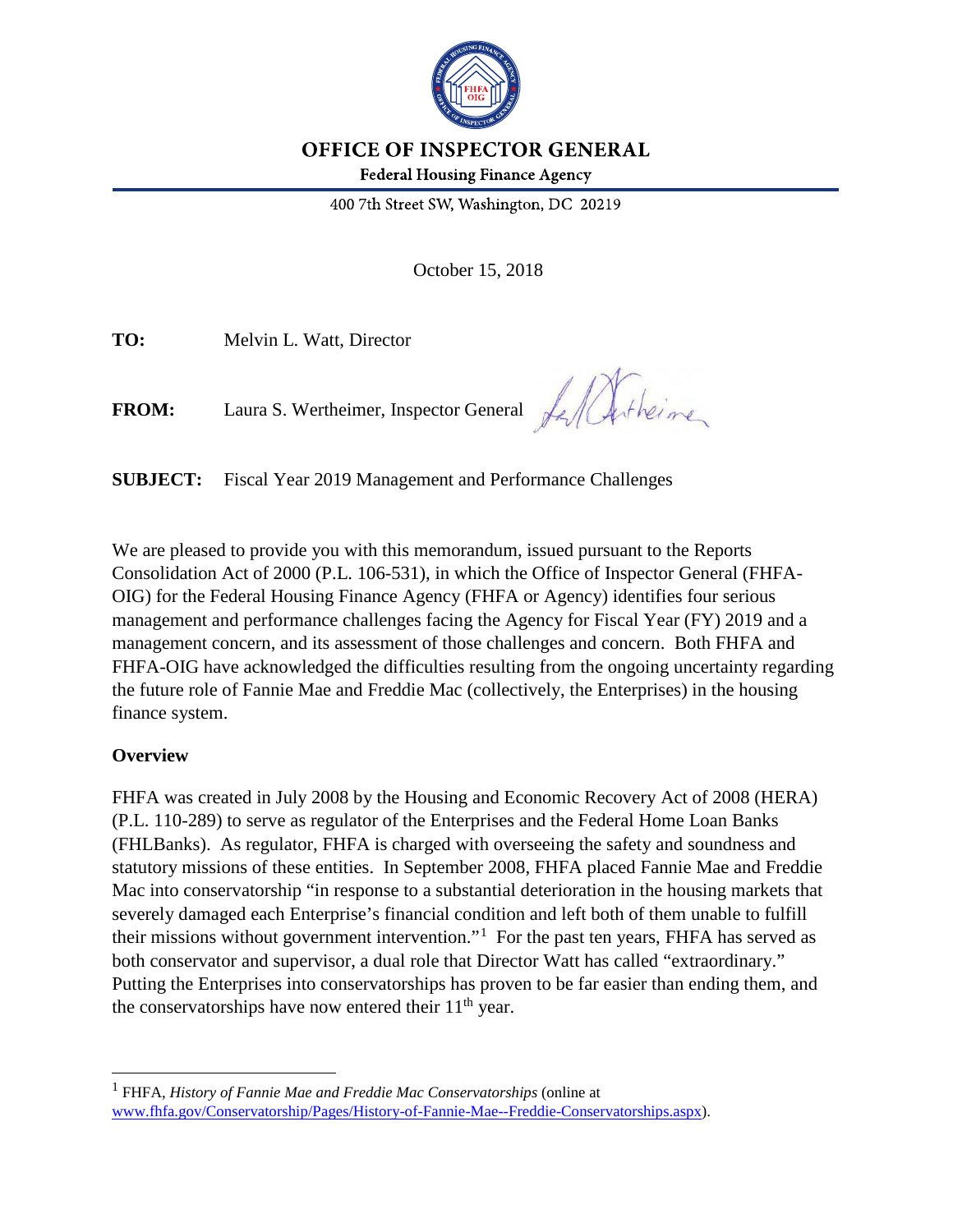As conservator of the Enterprises, which together reported assets of approximately \$5.4 trillion as of December 31, 2017, FHFA has the ultimate authority and responsibility for all business, policy, and risk decisions. These business and policy decisions influence and affect the entire mortgage finance industry. As conservator, FHFA must ensure that both Enterprises are effectively governed and employ sound risk management practices.

FHFA is also the supervisor for the Enterprises and for the FHLBanks, which collectively reported roughly \$1.1 trillion in assets as of December 31, 2017. FHFA is responsible for conducting examinations of the Enterprises and the FHLBanks to ensure that they operate safely and soundly so that they serve as a reliable source of liquidity and funding for housing finance and community investment.

Based on our body of work, FHFA-OIG holds the view that, for the foreseeable future, FHFA faces four serious management and performance challenges, all of which carry over from prior years, and a management concern. From our vantage point, these management and performance challenges, if not addressed, could adversely affect FHFA's accomplishment of its mission.

During my tenure as Inspector General, FHFA-OIG has issued 103 reports in which we assessed FHFA's progress in addressing elements of each of these challenges. Where we have identified shortcomings and/or weaknesses, we have proposed recommendations to address them. These 103 reports included 131 recommendations to address identified shortcomings, of which FHFA fully agreed to 105, or 80%. For those recommendations FHFA has accepted, it has either implemented its proposed corrective actions or is in the process of developing and/or implementing them. Appendix B to each of our Semiannual Reports to the Congress (SARs) for the periods ending March 31 and September 30, 2018, sets forth our recommendations, by report, FHFA's response to each recommendation, and the status of each recommendation. For a listing of all our SARs, see [www.fhfaoig.gov/reports/semiannual.](https://www.fhfaoig.gov/reports/semiannual) In addition, FHFA-OIG issues, on a regular basis, a Compendium of Open Recommendations, organized by the risks represented by the serious management and performance challenges identified in this memorandum. See [www.fhfaoig.gov/reports/compendium\\_of\\_recommendations.](https://www.fhfaoig.gov/reports/compendium_of_recommendations)

Set forth below are the four significant challenges and the management concern we have identified, together with our assessments of those challenges and concern.

#### **Challenge: Improve Oversight of Matters Delegated to the Enterprises and Strengthen Internal Review Processes for Non-Delegated Matters**

As conservator of the Enterprises since September 2008, FHFA has expansive authority to oversee and direct operations of two large, complex financial institutions that dominate the secondary mortgage market and the mortgage securitization sector of the U.S. housing finance industry. Under HERA, FHFA, as conservator, possesses all rights and powers of any stockholder, officer, or director of the Enterprises and is vested with express authority to operate the Enterprises and conduct their business activities. FHFA Director Watt has acknowledged that his statutory responsibilities are to "preserve and conserve" the assets and property of the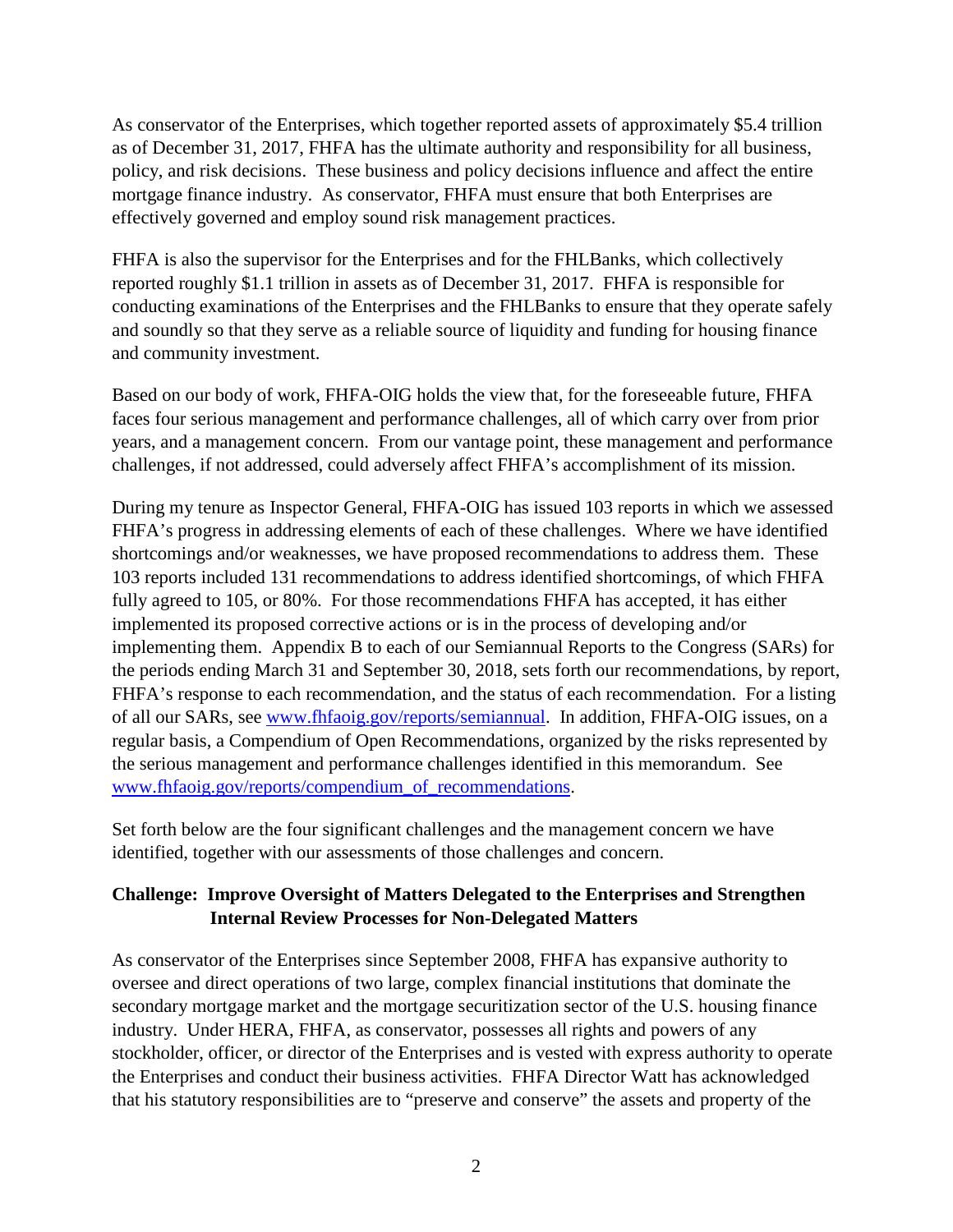Enterprises while operating them in a manner consonant with the public interest. Given the taxpayers' enormous investment in the Enterprises, the unknown duration of the conservatorships, the Enterprises' critical role in the secondary mortgage market, and their uncertain ability to sustain future profitability, FHFA's administration of the conservatorships remains a major risk.

FHFA has delegated authority for many matters, both large and small, to the Enterprises. The Enterprises acknowledge in their public securities filings that their directors serve on behalf of the conservator and exercise their authority as directed by and with the approval, when required, of the conservator. FHFA, as conservator, can revoke delegated authority at any time (and retains authority for certain significant decisions).

During my tenure as Inspector General, FHFA-OIG's body of work has found that FHFA has limited its oversight of delegated matters largely to attendance at Enterprise internal management and board meetings as an observer and to discussions with Enterprise managers and directors. Read together, our findings in these reports show that, for the most part, FHFA, as conservator, has not assessed the reasonableness of Enterprise actions pursuant to delegated authority, including actions taken by the Enterprises to implement conservatorship directives, or the adequacy of director oversight of management actions. FHFA also has not clearly defined the Agency's expectations of the Enterprises for delegated matters and has not established the accountability standard that it expects the Enterprises to meet for such matters. Our work has identified internal control systems at the Enterprises that fail to provide directors with accurate, timely, and sufficient information to enable them to exercise their oversight duties. Likewise, we have identified a lack of rigor by some directors in seeking information from management about the matters for which they are responsible. We have also identified instances in which corporate governance decisions generally reserved to the board of directors have been delegated to management.

As the Enterprises' conservator, FHFA is ultimately responsible for actions taken by the Enterprises, pursuant to authority it has delegated to them. FHFA's challenge, therefore, is to improve the quality of its oversight of matters it has delegated to the Enterprises.

*Select FHFA-OIG Reports Issued During FY 2018 on Delegated Matters:* 

- *[Corporate Governance: Review and Resolution of Conflicts of Interest Involving Fannie](https://www.fhfaoig.gov/Content/Files/EVL-2018-001%20%28Redacted%29.pdf)  [Mae's Senior Executive Officers Highlight the Need for Closer Attention to Governance](https://www.fhfaoig.gov/Content/Files/EVL-2018-001%20%28Redacted%29.pdf)  [Issues by FHFA](https://www.fhfaoig.gov/Content/Files/EVL-2018-001%20%28Redacted%29.pdf)* (EVL-2018-001, January 31, 2018).
- *[Administrative Review of a Potential Conflict of Interest Matter Involving a Senior](https://www.fhfaoig.gov/Content/Files/Management%20Alerts_OIG-2018-001_Redacted%20%28with%20Redaction%20Codes%29.pdf)  [Executive Officer at an Enterprise](https://www.fhfaoig.gov/Content/Files/Management%20Alerts_OIG-2018-001_Redacted%20%28with%20Redaction%20Codes%29.pdf)* (OIG-2018-001, July 26, 2018).
- *[Consolidation and Relocation of Fannie Mae's Northern Virginia Workforce](https://www.fhfaoig.gov/Content/Files/Management%20Alert%20OIG-2018-004.pdf)* (OIG-2018- 004, September 6, 2018).

Generally, FHFA has retained authority (or has revoked previously delegated authority) to resolve issues of significant monetary and/or reputational value. FHFA has established written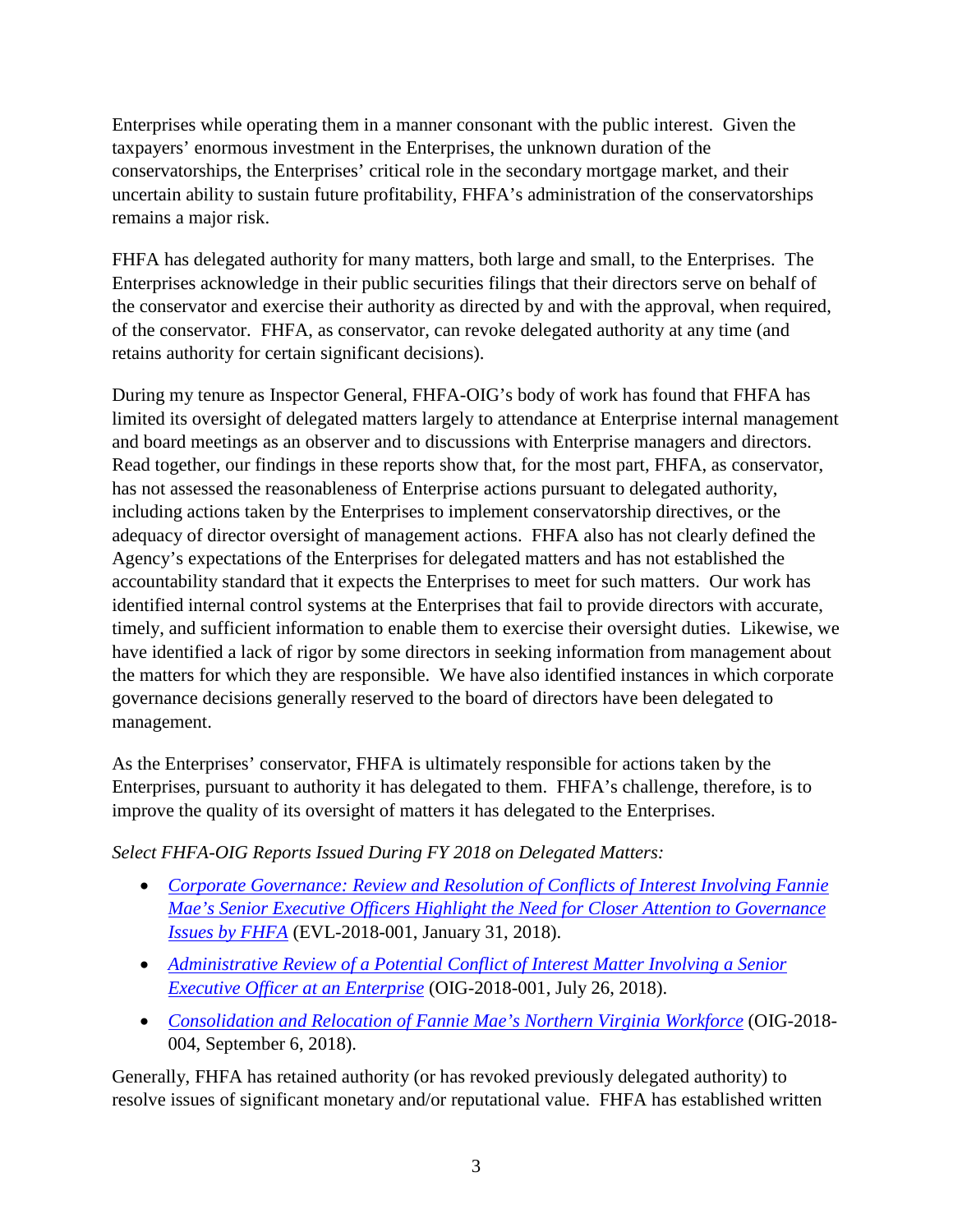internal review and approval processes for non-delegated matters, designed to provide a consistent approach for analyzing and resolving such matters and for providing decision-makers with all relevant facts and existing analyses. FHFA faces challenges in ensuring that its established processes are followed.

*Select FHFA-OIG Reports Issued During FY 2018 on Non-Delegated Matters:* 

- *[Audit of FHFA's Oversight of the Enterprises' Affordable Housing Set-Asides and](https://www.fhfaoig.gov/Content/Files/AUD-2018-012%20FHFA%20Oversight%20of%20Affordable%20Housing.pdf)  [Allocations](https://www.fhfaoig.gov/Content/Files/AUD-2018-012%20FHFA%20Oversight%20of%20Affordable%20Housing.pdf)* (AUD-2018-012, September 24, 2018).
- *[Consolidation and Relocation of Fannie Mae's Northern Virginia Workforce](https://www.fhfaoig.gov/Content/Files/Management%20Alert%20OIG-2018-004.pdf)* (OIG-2018- 004, September 6, 2018).
- *[Compliance Review of FHFA's Process for Making Changes to Conservatorship](https://www.fhfaoig.gov/Content/Files/Conservatorship%20Scorecard%20%28COM-2018-004%29.pdf)  [Scorecard Targets](https://www.fhfaoig.gov/Content/Files/Conservatorship%20Scorecard%20%28COM-2018-004%29.pdf)* (COM-2018-004, June 20, 2018).

## **Challenge: Upgrade Supervision of the Enterprises and Continue Robust Supervision of the FHLBanks**

As supervisor of the Enterprises and the FHLBanks, FHFA is tasked by statute to ensure that these entities operate safely and soundly so that they serve as a reliable source of liquidity and funding for housing finance and community investment. Examinations of its regulated entities are fundamental to FHFA's supervisory mission. Within FHFA, the Division of Federal Home Loan Bank Regulation (DBR) is responsible for supervision of the FHLBanks, and the Division of Enterprise Regulation (DER) is responsible for supervision of the Enterprises.

As FHFA Director Watt has observed, Fannie Mae and Freddie Mac would be Systemically Important Financial Institutions (SIFIs), but for the conservatorships, and are subject to the heightened supervision requirements for SIFIs, except that they are supervised by FHFA, not the Federal Reserve. Because the asset size of the FHLBanks and Office of Finance, together, is a fraction of the asset size of the Enterprises and because the Enterprises are in conservatorship, we determined that the magnitude of risk is significantly greater for the Enterprises. During my tenure at FHFA-OIG, the majority of our work on supervision issues has focused on FHFA's supervision of the Enterprises. In prior management and performance challenges statements, we identified FHFA's supervision of the Enterprises as a critical risk and believe that it continues to be such a risk.

Over the past few years, we have assessed critical elements of DER's supervision program for the Enterprises. For each element that we assessed, we issued reports setting forth the facts, findings, conclusions, and recommendations on each of these critical elements. Each of these reports identified shortcomings and recommended remedial actions.

Based on our assessments of different elements of DER's supervision program, we identified four recurring themes, which were explained in a roll-up report issued during FY 2017. See FHFA-OIG, *[Safe and Sound Operation of the Enterprises Cannot Be Assumed Because of](https://www.fhfaoig.gov/Content/Files/OIG-2017-003.pdf)*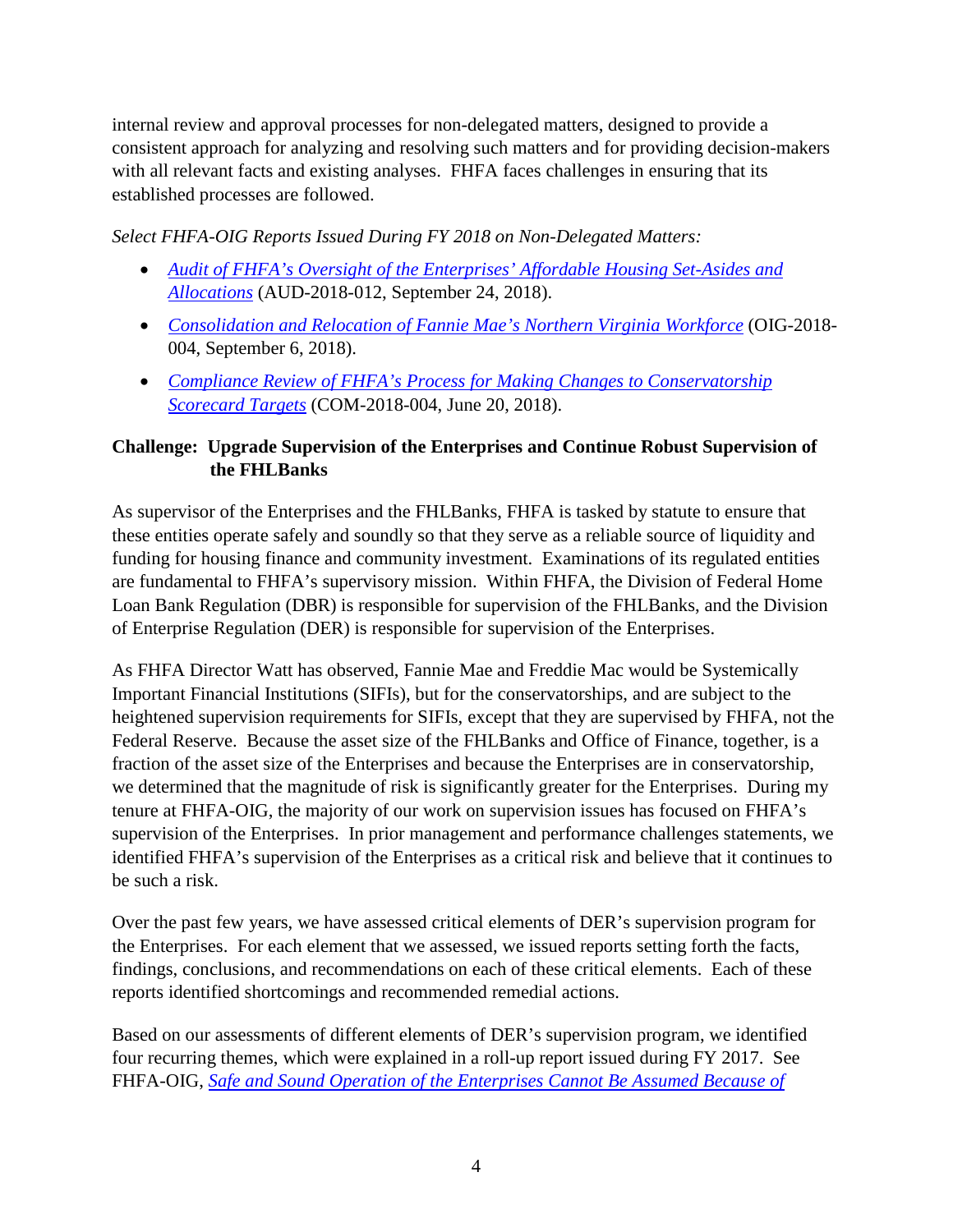*[Significant Shortcomings in FHFA's Supervision Program for the Enterprises](https://www.fhfaoig.gov/Content/Files/OIG-2017-003.pdf)* (OIG-2017-003, December 15, 2016). Those themes are:

- 1. FHFA lacks adequate assurance that DER's supervisory resources are devoted to examining the highest risks of the Enterprises.
- 2. Many supervisory standards and guidance issued by FHFA and DER lack the rigor of those issued by other federal financial regulators.
- 3. The flexible and less prescriptive nature of many requirements and guidance promulgated by FHFA and DER has resulted in inconsistent supervisory practices.
- 4. Where clear requirements and guidance for specific elements of DER's supervisory program exist, DER examiners-in-charge and subordinate examiners have not consistently followed them.

In that roll-up report, we cautioned that "[w]ithout prompt and robust Agency attention to address the shortcomings we have identified," the "safe and sound operation of the Enterprises cannot be assumed from FHFA's current supervisory program." The findings from subsequent audits, evaluations, and compliance reports regarding FHFA's supervision program for the Enterprises identified additional shortcomings. In light of Director Watt's recognition that the Enterprises would be SIFIs, but for the conservatorships, and are subject to the heightened supervision requirements for SIFIs, FHFA must make a heightened and sustained effort to improve its supervision of the Enterprises.

We also looked at elements of FHFA's supervision program for the FHLBanks. While our reports of that work identified some shortcomings, they did not identify significant weaknesses. Like any other federal financial regulator, FHFA faces challenges in appropriately tailoring and keeping current its supervisory approach to the FHLBanks.

## *Select FHFA-OIG Reports Issued During FY 2018 on Supervision Matters:*

- *[FHFA Completed its Planned Procedures for a 2016 Representation and Warranty](https://www.fhfaoig.gov/Content/Files/AUD-2018-006%20FRE%20RWF%202016%20Targeted%20Examination%20%28public%29_Redacted.pdf)  [Framework Targeted Examination at Freddie Mac, but the Supporting Workpapers Did](https://www.fhfaoig.gov/Content/Files/AUD-2018-006%20FRE%20RWF%202016%20Targeted%20Examination%20%28public%29_Redacted.pdf)  [Not Sufficiently Document the Examination Work](https://www.fhfaoig.gov/Content/Files/AUD-2018-006%20FRE%20RWF%202016%20Targeted%20Examination%20%28public%29_Redacted.pdf)* (AUD-2018-006, March 13, 2018).
- *[FHFA Requires the Enterprises' Internal Audit Functions to Validate Remediation of](https://www.fhfaoig.gov/Content/Files/EVL-2018-002_Redacted.pdf)  [Serious Deficiencies but Provides No Guidance and Imposes No Preconditions on](https://www.fhfaoig.gov/Content/Files/EVL-2018-002_Redacted.pdf)  [Examiners' Use of that Validation Work](https://www.fhfaoig.gov/Content/Files/EVL-2018-002_Redacted.pdf)* (EVL-2018-002, March 28, 2018).
- *[FHFA's Adoption of Clear Guidance on the Review of the Enterprises' Internal Audit](https://www.fhfaoig.gov/Content/Files/EVL-2018-003.pdf)  [Work When Assessing the Sufficiency of Remediation of Serious Deficiencies Would](https://www.fhfaoig.gov/Content/Files/EVL-2018-003.pdf)  [Assist FHFA Examiners](https://www.fhfaoig.gov/Content/Files/EVL-2018-003.pdf)* (EVL-2018-003, March 28, 2018).
- *[DBR's Safety and Soundness Quality Control Reviews Were Conducted in Compliance](https://www.fhfaoig.gov/Content/Files/AUD-2018-010%20DBR%20Quality%20Control%20Reviews%20During%20the%202017%20Examination%20Cycle.pdf)  [with FHFA's Standard During the 2017 Examination Cycle but DBR's Community](https://www.fhfaoig.gov/Content/Files/AUD-2018-010%20DBR%20Quality%20Control%20Reviews%20During%20the%202017%20Examination%20Cycle.pdf)  [Investment Quality Control Reviews Were Not](https://www.fhfaoig.gov/Content/Files/AUD-2018-010%20DBR%20Quality%20Control%20Reviews%20During%20the%202017%20Examination%20Cycle.pdf)* (AUD-2018-010, August 17, 2018).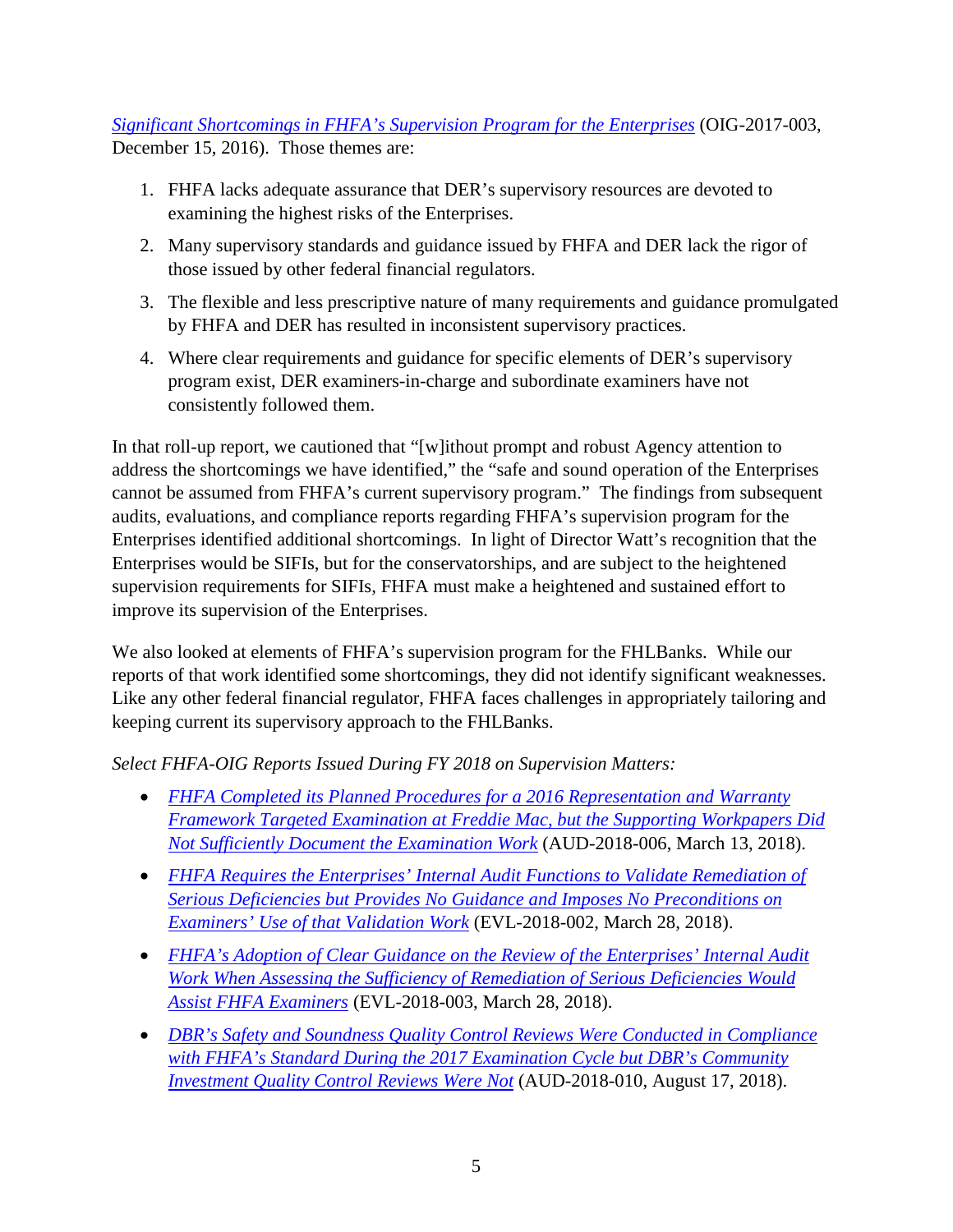- *[Compliance Review of FHFA's Communication of Serious Deficiencies to the](https://www.fhfaoig.gov/Content/Files/Compliance%20Review%20of%20FHFAs%20Communication%20of%20Serious%20Deficiencies.pdf)  [Enterprises' Boards of Directors](https://www.fhfaoig.gov/Content/Files/Compliance%20Review%20of%20FHFAs%20Communication%20of%20Serious%20Deficiencies.pdf)* (COM-2018-005, September 5, 2018).
- *[FHFA's Housing Finance Examiner Commissioning Program: \\$7.7 Million and Four](https://www.fhfaoig.gov/Content/Files/Compliance%20Review%20COM-2018-006.pdf)  [Years into the Program, the Agency has Fewer Commissioned Examiners](https://www.fhfaoig.gov/Content/Files/Compliance%20Review%20COM-2018-006.pdf)* (COM-2018- 006, September 6, 2018).

#### **Challenge: Enhance Oversight of Cybersecurity at the Regulated Entities and Ensure an Effective Information Security Program at FHFA**

Cybersecurity, as defined by the National Institute of Standards and Technology, is "the process of protecting information by preventing, detecting, and responding to attacks." In May 2017, President Trump issued an executive order to strengthen the cybersecurity of federal networks and critical infrastructure. The Financial Stability Oversight Council, of which FHFA is a member, has identified cybersecurity oversight as an emerging threat for increased regulatory attention. The Council reported that "cybersecurity-related incidents create significant operational risk, impacting critical services in the financial system, and ultimately affecting financial stability and economic health." Treasury Secretary Mnuchin has testified that "cybersecurity is one of our biggest, biggest risks."

As cyberthreats and attacks at financial institutions increase in number and sophistication, FHFA faces challenges in designing and implementing its supervisory activities for the financial institutions it supervises. These supervisory activities may be made increasingly difficult by FHFA's continuing need to attract and retain highly-qualified technical personnel, with expertise and experience sufficient to handle rapid developments in technology.

FHFA advised us that it developed an examination module for cybersecurity examinations during 2016. FHFA will be challenged to ensure that it: (1) fully implements its newly developed examination module; (2) updates the elements of this module, as needed, to reflect any changes in the cybersecurity environment; (3) provides written guidance and training to examiners to aid them in their supervision of information technology issues; (4) recruits and retains, or otherwise contracts for, a sufficient complement of examiners with the experience and expertise needed to conduct detailed examinations of information security systems; and (5) completes the supervisory activities it has planned.

*Select FHFA-OIG Reports Issued During FY 2018 on Supervision of Cybersecurity Matters:* 

- *[As Allowed by Its Standard, FHFA Closed Three Fannie Mae Cybersecurity MRAs after](https://www.fhfaoig.gov/Content/Files/AUD-2018-007%20FNM%20Cyber%20MRAs%20%28public%29%20Redacted.pdf)  [Independently Determining the Enterprise Completed its Planned Remedial Actions](https://www.fhfaoig.gov/Content/Files/AUD-2018-007%20FNM%20Cyber%20MRAs%20%28public%29%20Redacted.pdf)* (AUD-2018-007, March 28, 2018).
- *[FHFA Failed to Ensure Freddie Mac's Remedial Plans for a Cybersecurity MRA](https://www.fhfaoig.gov/Content/Files/AUD-2018-008%20FRE%20Cyber%20MRA%20Closure%20%28public%29%20Redacted.pdf)  [Addressed All Deficiencies; as Allowed by its Standard, FHFA Closed the MRA after](https://www.fhfaoig.gov/Content/Files/AUD-2018-008%20FRE%20Cyber%20MRA%20Closure%20%28public%29%20Redacted.pdf)  [Independently Determining the Enterprise Completed its Planned Remedial Actions](https://www.fhfaoig.gov/Content/Files/AUD-2018-008%20FRE%20Cyber%20MRA%20Closure%20%28public%29%20Redacted.pdf)* (AUD-2018-008, March 28, 2018).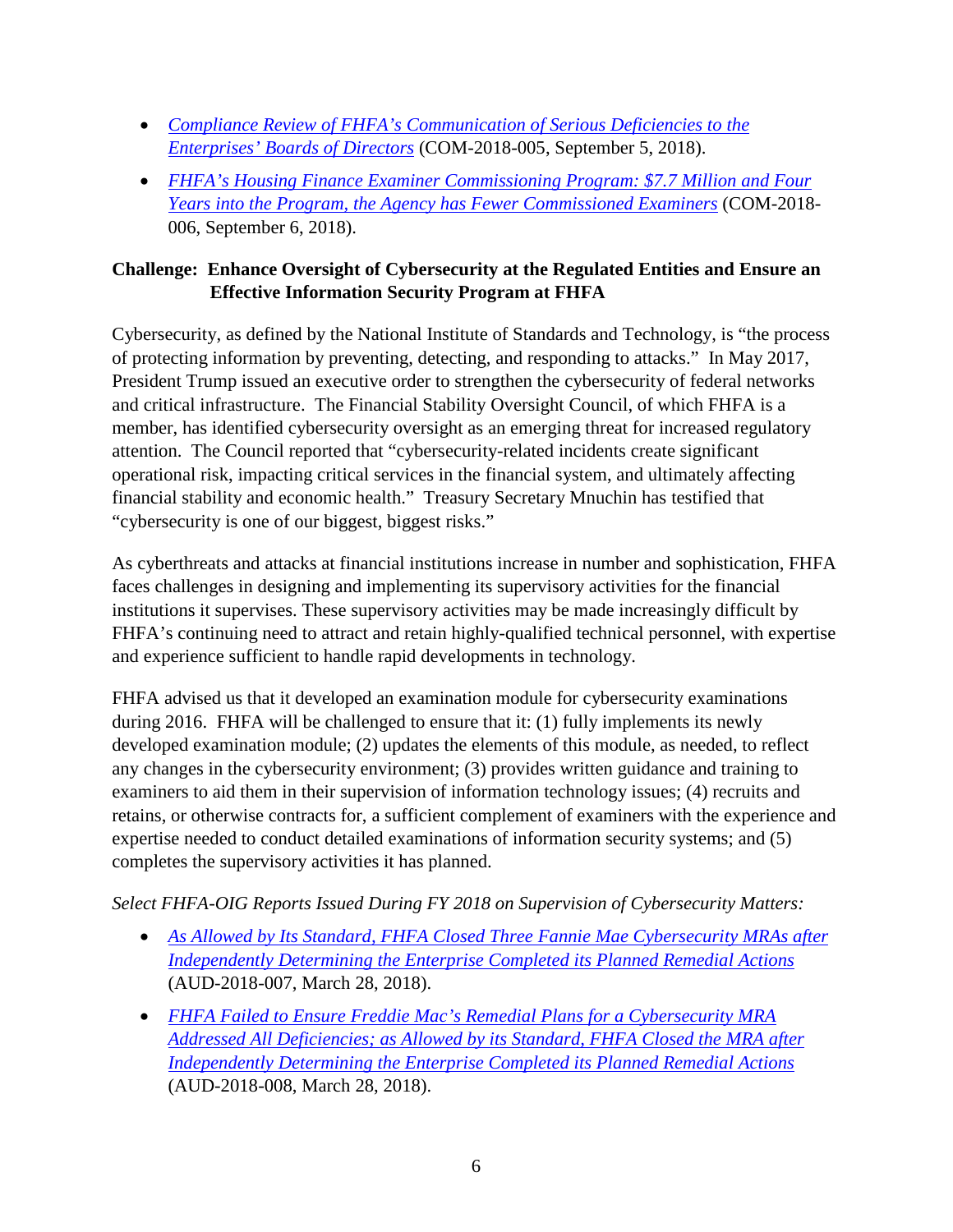FHFA is one of a number of federal agencies involved in a national effort to protect the critical infrastructure of the U.S. financial services sector. Computer networks maintained by federal government agencies have proven to be a tempting target for disgruntled employees, hackers, and other intruders. Over the past few years, cyber attacks against federal agencies have increased in frequency and severity. As cyber attacks continue to evolve and become more sophisticated and harder to detect, they pose an ongoing challenge for virtually every federal agency to fortify and safeguard its internal systems and operations.

As conservator of and supervisor for the Enterprises and supervisor for the FHLBanks, FHFA collects and manages sensitive information, including personally identifiable information, that it must safeguard from unauthorized access or disclosure. Equally important is the protection of its computer network operations that are part of the nation's critical financial infrastructure. FHFA is required to design information security programs to protect its computer networks. Our annual audits performed pursuant to the Federal Information Security Modernization Act of 2014 (FISMA) are intended to ensure FHFA's compliance with those standards and assist FHFA in strengthening protections over its network operations against those who would seek to attack its network.

For Fiscal Year 2017, an independent public accounting firm under contract with FHFA-OIG determined that FHFA's information security program complied with FISMA and with applicable Office of Management and Budget guidance and that sampled security controls demonstrated operating effectiveness. FHFA, like other federal agencies, faces challenges in enhancing its information security programs, ensuring that its internal and external online collaborative environments are restricted to those with a need to know, and ensuring that its third-party providers meet information security program requirements.

*Select FHFA-OIG Report Issued During FY 2018 on FHFA's Internal Controls Over Information Technology:* 

• *[Performance Audit of the Federal Housing Finance Agency's Information Security](https://www.fhfaoig.gov/Content/Files/AUD-2018-001%20Performance%20Audit%20of%20FHFA%20Information%20Security%20Program%20%28FISMA%29%20FY%202017%20%28public%29.pdf)  [Program Fiscal Year 2017](https://www.fhfaoig.gov/Content/Files/AUD-2018-001%20Performance%20Audit%20of%20FHFA%20Information%20Security%20Program%20%28FISMA%29%20FY%202017%20%28public%29.pdf)* (AUD-2018-001, October 17, 2017).

## **Challenge: Enhance Oversight of the Enterprises' Relationships with Counterparties and Third Parties**

The Enterprises rely heavily on counterparties and third parties for a wide array of professional services, including mortgage origination and servicing. As the Enterprises and FHFA recognize, that reliance exposes the Enterprises to a number of risks, including the risk that a counterparty will not meet its contractual obligations, and the risk that a counterparty will engage in fraudulent conduct. FHFA has delegated to the Enterprises the management of their relationships with counterparties and reviews their management largely through its supervisory activities.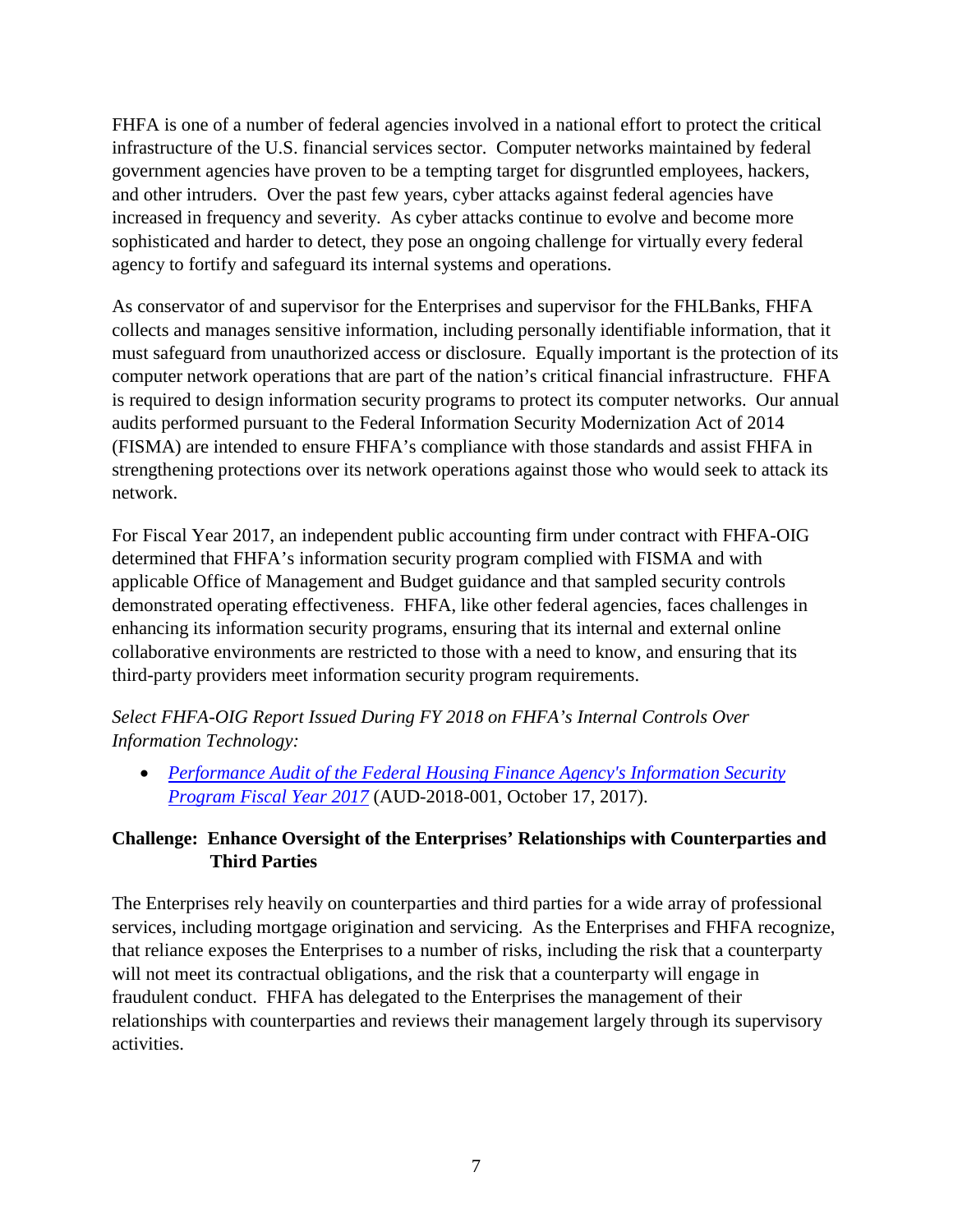Our publicly reportable criminal investigations include inquiries into alleged fraud by different types of counterparties, including real estate brokers and agents, builders and developers, loan officers and mortgage brokers, and title and escrow companies.

In light of the financial, governance, and reputational risks arising from the Enterprises' relationships with counterparties and third parties, FHFA is challenged to effectively oversee the Enterprises' management of risks related to their counterparties.

*Select FHFA-OIG Reports Issued During FY 2018 on FHFA's Oversight of the Enterprises' Relationships with Counterparties and Third Parties:* 

- *[Fannie Mae and Freddie Mac Purchases of Adjustable-Rate Mortgages](https://www.fhfaoig.gov/Content/Files/WPR-2018-001.pdf)* (WPR-2018-001, January 4, 2018).
- *[Enterprise Counterparties: Mortgage Insurers](https://www.fhfaoig.gov/Content/Files/WPR-2018-002.pdf)* (WPR-2018-002, February 16, 2018).
- *[Enterprise Counterparties: Custodial Depository Institutions](https://www.fhfaoig.gov/Content/Files/WPR-2018-003.pdf)* (WPR-2018-003, March 27, 2018).
- *[FHFA Should Address the Potential Disparity Between the Statutory Requirement for](https://www.fhfaoig.gov/Content/Files/2018_03_23%20Enterprise%20Fraud%20Reporting.FINAL_.pdf)  [Fraud Reporting and its Implementing Regulation and Advisory Bulletin](https://www.fhfaoig.gov/Content/Files/2018_03_23%20Enterprise%20Fraud%20Reporting.FINAL_.pdf)* (COM-2018- 002, March 23, 2018).
- *[FHFA Should Re-evaluate and Revise Fraud Reporting by the Enterprises to Enhance its](https://www.fhfaoig.gov/Content/Files/EVL-2018-004.pdf)  [Utility](https://www.fhfaoig.gov/Content/Files/EVL-2018-004.pdf)* (EVL-2018-004, September 24, 2018).

#### **Management Concern: Sustain and Strengthen Internal Controls Over Agency and Enterprise Operations**

FHFA's programs and operations are subject to legal and policy requirements common to federal agencies. Satisfying such requirements necessitates the development and implementation of, and compliance with, effective internal controls within the Agency.

In January 2019, there will be a leadership change upon the expiration of Director Watt's term. Key senior positions within FHFA have been filled on an acting capacity for a long period of time (e.g., Chief Operating Officer, Deputy Director of the Division of Conservatorship). Two senior agency officials were found to have violated FHFA's policies regarding leave and work schedules. Our work demonstrates that FHFA is challenged to ensure that its existing controls, including its written policies and procedures, are sufficiently robust, and its personnel are adequately trained on these internal controls and comply fully with them.

Both Enterprises have also announced significant leadership changes. Fannie Mae has stated that its Chief Executive Officer (CEO) will leave Fannie Mae by October 15, 2018, and Freddie Mac has stated that its CEO will depart during 2019. In addition, the terms of a number of Enterprise directors are set to expire by year end 2018.

Changes in leadership can lead to lack of attention to internal controls.